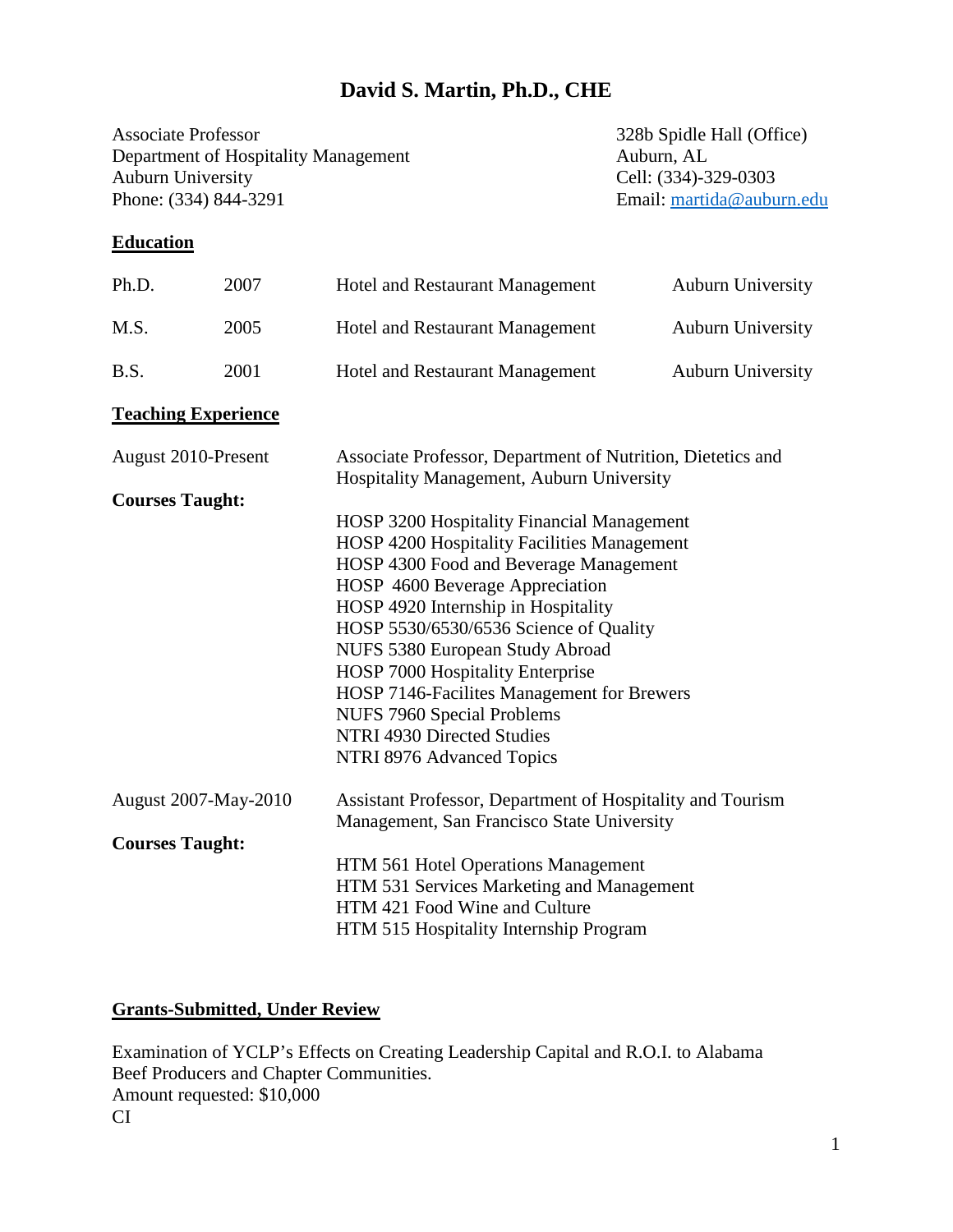## **Grants-Funded**

Daniel F. Breeden Endowed Grant *Certified Hospitality Educator* Funded Amount: \$3,000.00 Co-PI

Auburn University Intramural Grants Program Sports Branding and Marketing in the Human Brain Funded amount: \$7,500 PI

#### **Grants-Not Funded**

2015 NCAA Mind Matters Research Challenge: *"Utilizing F-MRI Technology and Neurofeedback Training to Test and Improve the NCAA-Mandated Concussion and Awareness Training in Student Athletes."* **Co-PI**  Amount Requested: \$400,000.00. Submitted January, 2015, rejection notice, August 1<sup>st</sup>, 2015.

#### **Publications-\* Indicates graduate student at Auburn University**

- 1. **Martin, D.S.,** \*Townsend, K. & Desphande, G. (2018). "Corporate Sponsorship in College Football; An Fmri Study Measuring the Effectiveness of Corporate Branding across Rival Teams" Submitted: Sport Marketing Quarterly. (Accepted, In Press)
- 2. Daniel, T.A., \*Townsend, K., Wang, Y., Martin, D.S., Katz, j., & Deshpande, G. (2018). "North American Football Fans show Neurofunctional Differences in Response to Violence: Implications for Public Health and Policy". *Frontiers in Public Health.* (*≈ 50%: research design, data collection, manuscript preparation, response to reviewer comments).*
- 3. \*Eyoun, K. & Martin, D.S. (2017). "Ethnic Food in the Journey of International College Students in the United States." *The Journal of Foodservice Management and Education.*  Vol 10, #2. (*≈ 50%: research design, data collection, manuscript preparation, response to reviewer comments).*
- 4. \*Dillette, A., Douglas, A. C., Martin, D.S., & O'Neill, M. (2016) "Resident Perceptions on Cross-Cultural Understanding as an Outcome of Volunteer Tourism Programs: The Bahamian Family Island Perspective." *Journal of Sustainable Tourism.* (*≈25%: research design & manuscript preparation).*
- 5. \*Townsend, K., & Martin, D. S. (2016). "Confirming the Game-Day Satisfaction Construct—A Modeling Study of National Collegiate Athletic Association Game Day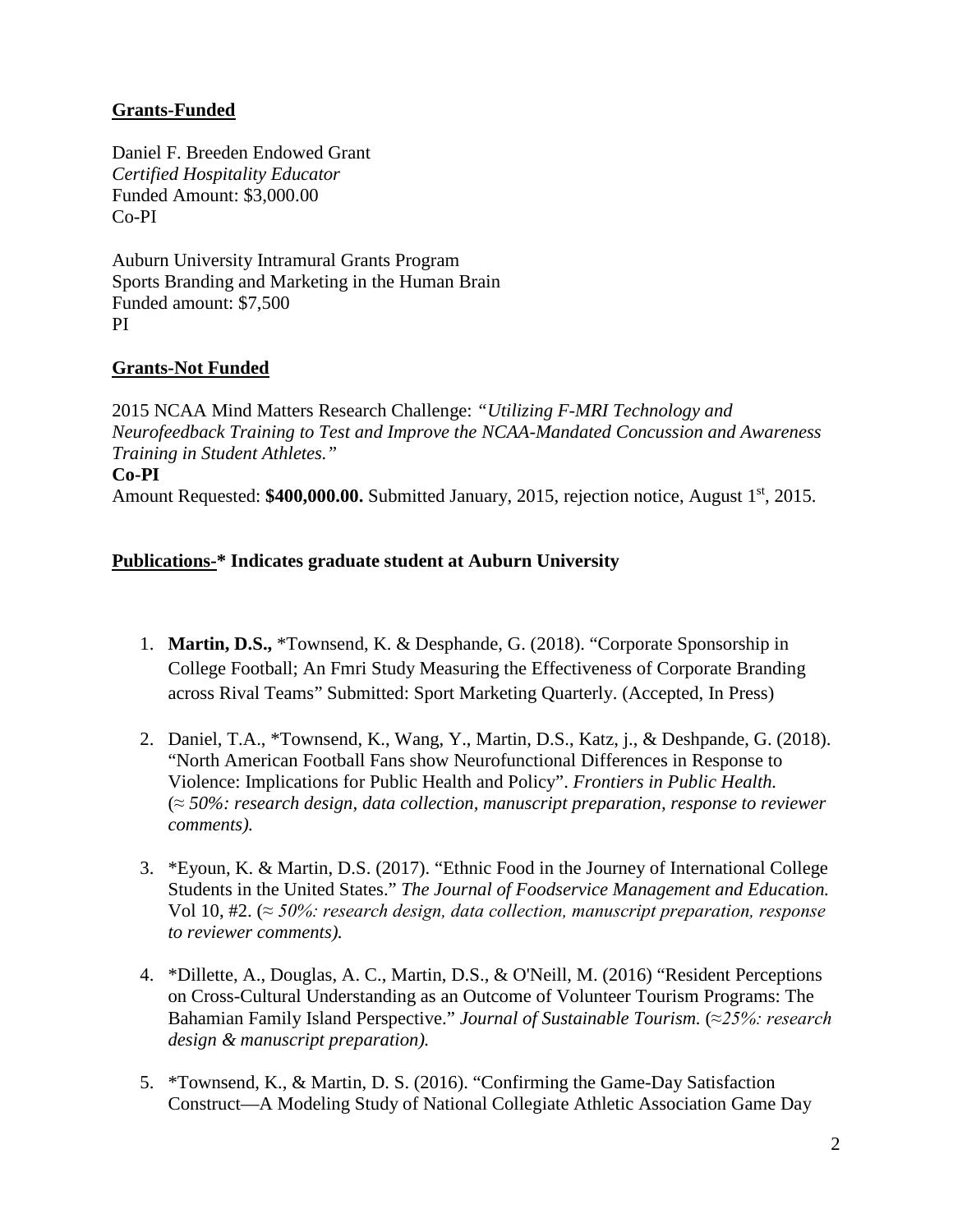Patrons." *Journal of Sport in Society.* Manuscript ID 50665. (*≈50%: research design, statistical analysis, manuscript preparation, response to reviewer comments).*

- 6. \*Murray, D., Martin, D. S., O'Neill, M. A. & \*Gogue, J. (2015). "Serious Leisure: The Sport of Target Shooting and Leisure Satisfaction." *Journal of Sport in Society.* Manuscript ID FCSS-2015-0005. (*≈40%: research design, manuscript preparation, response to reviewer comments).*
- 7. Gale, A., Martin, D. S., Martin, K., & Duffey, M. (2014). "A Comparative Study of Student Attitudes Toward Environmental Sustainability and Collaborative Learning." *Journal of Interior Design*, special issue, Vol. 39, #1. (*≈25%: research design, manuscript preparation, response to reviewer comments).*
- 8. Martin, D. S., \*Murray, D., O'Neill, M. A., McCarthy, M., & \*Gogue, J. (2014). "Target Shooting as a Serious Leisure Pursuit—An Exploratory Study of the Motivations Driving Participant Engagement." *World Leisure Journal*, Vol. 56, #3. *(≈40%: research design, data collection, manuscript preparation).*
- 9. Ramamonjiarivelo, Z., Martin, D. S., & Martin, W. S. (2013). "The Determinants of Medical Tourism Intentions: Applying the Theory of Planned Behavior." *Health Marketing Quarterly*, Vol. 32, #2. *(≈45%: idea generation, research design, data collection and analysis, manuscript preparation and revision).*
- 10. Martin, D. S., Howell, R., Newman, C., & Martin, K. (2012). "Validation of Eventserv-Short: A Brief Measure of Customer Satisfaction with Game Day Services." *Journal of Managing Service Quality,* Vol. 22, #4. *(≈60%: idea generation, research design, data collection and analysis, manuscript preparation and revision).*
- 11. Martin, D. S., Ramamonjiarivelo, Z., & Martin, W. S. (2011). "Medtour: A Scale for Measuring Medical Tourism Intentions." *Tourism Review,* special issue*,* Vol. 66, #½. *(≈70%: idea generation, research design, data collection and analysis, manuscript preparation and revision).*
- 12. Martin, D. S. & O'Neill, M. A. (2010). "Scale Development and Testing: A New Measure of Cognitive Satisfaction in Sports Tourism." *Event Management*, Vol. 14, #1. *(≈60%: idea generation, research design, data collection and analysis, manuscript preparation and revision).*
- 13. Martin, D. S., Howell, R., & O'Neill, M. A. (2010). "The Impact of Positive Affect, Negative Affect, and Customer Satisfaction on the Future Behavioral Intentions of Sports Fans." *International Journal of Sport and Society*, Vol. 1, #2. *(≈60%: idea generation, research design, data collection and analysis, manuscript preparation and revision).*
- 14. Wech, B. A., Martin, W. S., Martin, D. S., Dolowitz, A., & Sandefur, J. (2009). "A Comparison of Attitudes Toward Business Training Between African American and Caucasian Female Small Business Owners." *Journal of Business and Entrepreneurship,* Vol. 21, #2. *(≈30%: research design, manuscript preparation and revision).*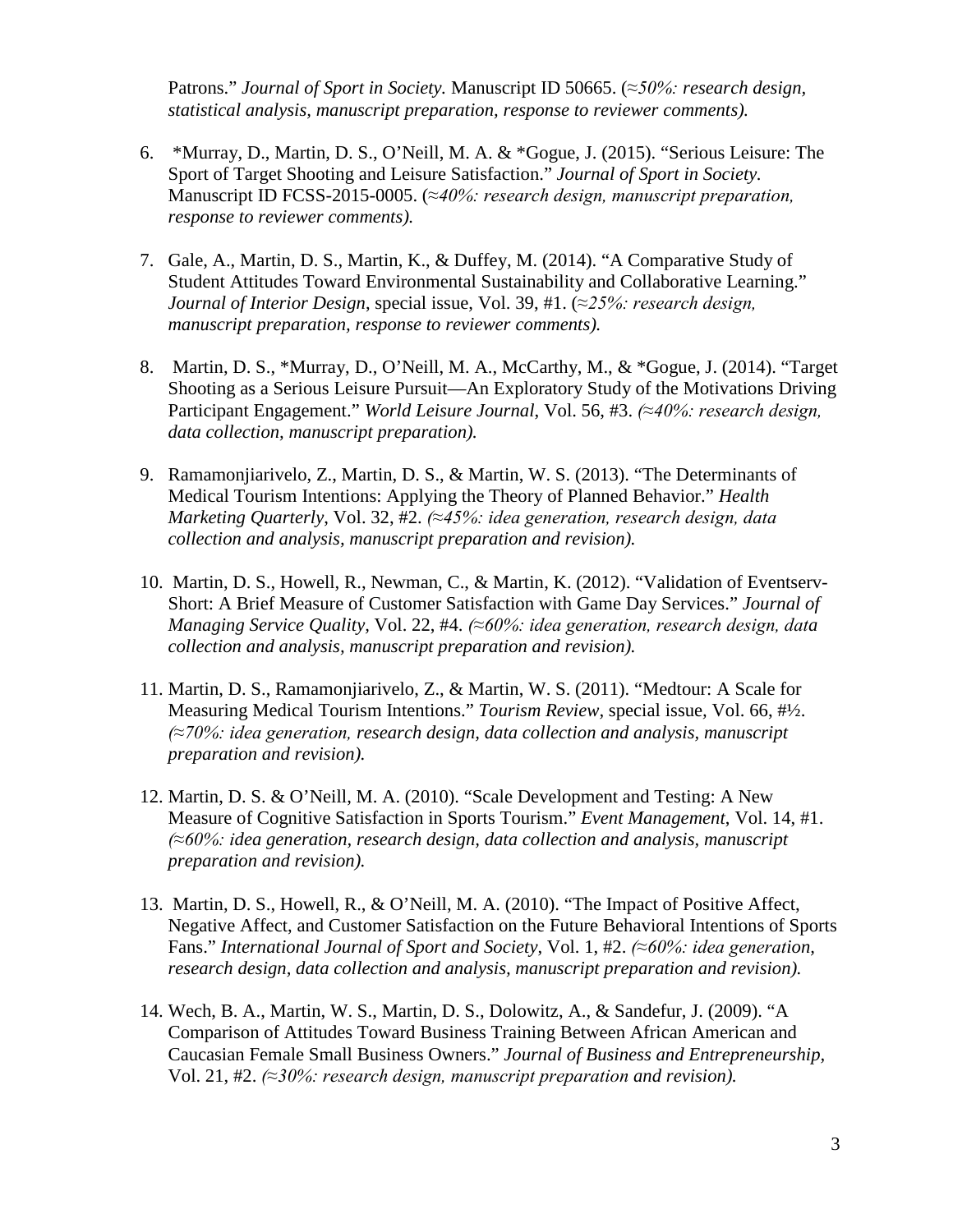15. Martin, D. S., O'Neill, M. A., Hubbard, S. S., & Palmer, A. (2008). "The Role of Emotion in Explaining Consumer Satisfaction and Future Behavioral Intention.*" Journal of Services Marketing*, Vol. 22, #3. *(≈60%: idea generation, research design, data collection and analysis, manuscript preparation).*

### **Submitted-Under Review**

1. Walls, A., **Martin, D. S.,** & Howell, R. (2018). "Happily Exploring Consumer Satisfaction— Revisiting the Traditional Business Model of Satisfaction and How It Applies to the World of Sports." Submitted: *International Journal of Event and Festival Management.*

2. \*Dillette, A., Douglas, A., & **Martin, D.S.** (2018). Do Vacations Really Make Us Happier? Exploring the Relationships between Wellness Tourism, Happiness and Quality of Life Submitted: *Tourism Analysis: An Interdisciplinary Journal.*

5. \*Stephen, J., **Martin, D.S**., & Bourdeau, B. " Developing and Testing a Consumer Attributes Model to Measure the Effectiveness of Facility Naming Rights Sponsorships in a Professional Baseball Setting". Prepared for *Journal of Business Research.*

### **Works in Progress**

\*Townsend, K., **Martin, D.S.** & Desphande, G. "Testing for Cross-Contamination in Sports Marketing and Branding; Differences between Local and Global Companies". Prepared for *The International Journal of Sports Marketing.*

\*Stephen, J., **Martin, D.S.,** & Bourdeau, B. "Corporate Sponsorship in Major League Baseball; Does product type matter? Prepared for Journal of Sport Management.

\*Bardwell, A.M., **Martin, D.S**., Douglas, A., & Lee, Y.M. (2018). The rural tourist typology: Segmenting rural tourists using three-step latent class analysis. Prepared for Journal of Tourism and Hospitality Research.

#### **Conference Proceedings**

Martin, D.S., \*Townsend, K., & Desphande, G. (2018) "Is College Football Its Own Worst Enemy? Using F-MRI Technology to Examine the Desensitization of College Football Fans to on-Field Violence". Spring 2018 SECHRIE Meeting in Knoxville, TN.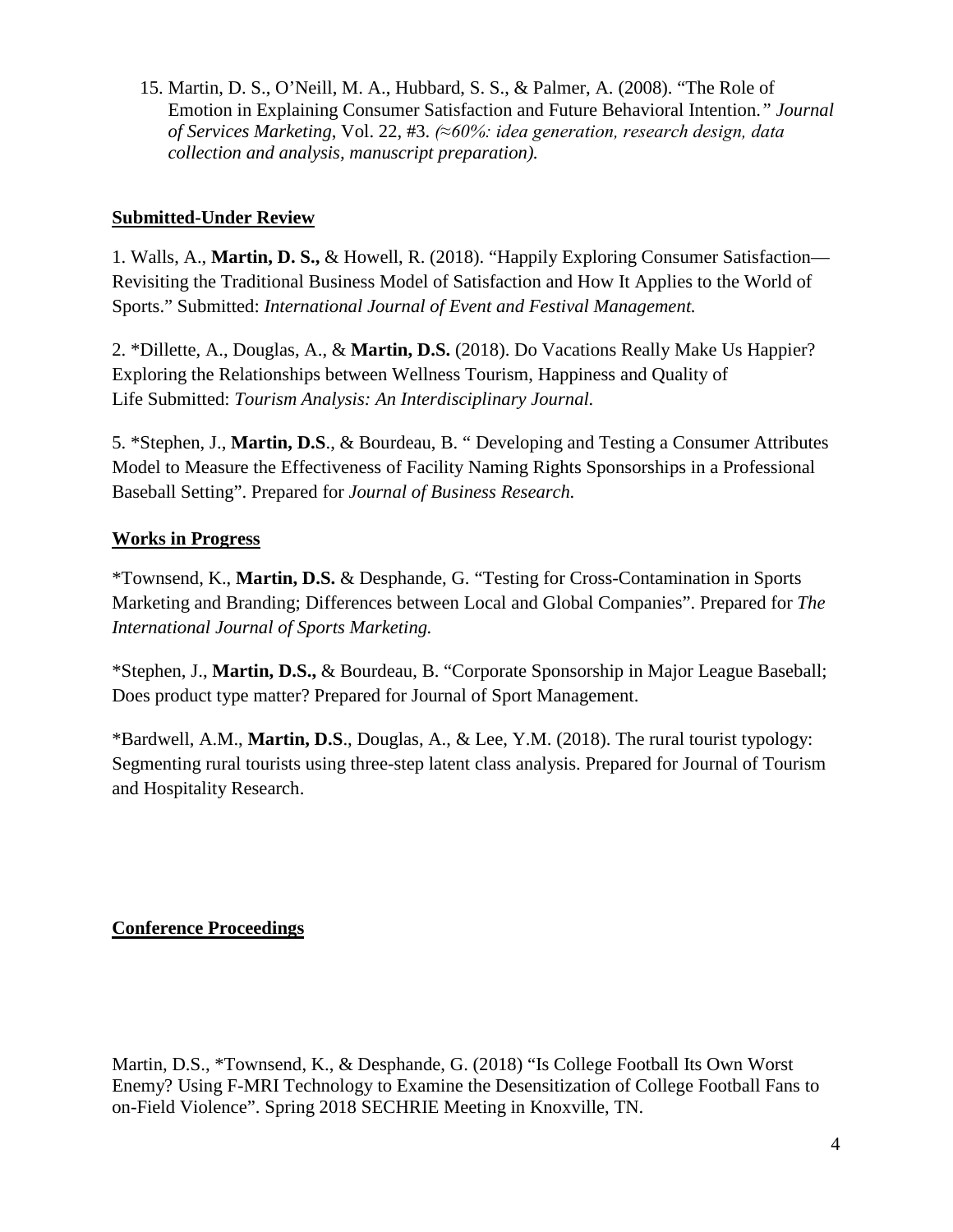\*Eyoun, Khalid & Martin, D.S. (2014). "Exploring Ethnic Food Availability around U.S. University Campuses; Perception's, Dining Habits and educational experiences of International Students. Fall 2013 SECHRIE Meeting in Atlanta, GA

\*Eyoun, Khalid & Martin, D.S." (2014). "An Investigation of the Importance of Ethnic Food to International College Students in the United States". 19th Annual Graduate Student Research Conference in Hospitality and Tourism.

Walls, A, Martin, D.S., & Howell, R. (2013). "Happily exploring consumer satisfaction – Revisiting the traditional business model of satisfaction and the effect of valence on service perceptions". 2nd World Research Summit for Hospitality and Tourism, Orlando, Florida.

Ergul, M., Johnson, C., Cetinkaya, Al., Martin, D.S. (2012). Developing a Relevant Business Model for Competitive Advantage: Turkey as a Future Medical Tourism Hub. EuroCHRIE 2012 (Peer Reviewed).

Martin, D.S., \*Nemec, B., and O'Neill, M.A. (2011). Confirming the Game-day Satisfaction Construct-A Study of NCAA Game Day Patrons. *Research Proceedings: Southeast Council on Hotel, Restaurant & Institutional Education*, 15 (2), 22-27. (Peer Reviewed).

Martin, D.S. & Howell, R. (2010). Emotions and Satisfaction: Understanding Sports fans and their Future Behavioral Intentions. Conference of Sport and Society, Vancouver, Canada (Peer Reviewed).

Martin, D.S., Hu, B., Ergul, M. & O'Neill, M.A (2008). Evaluating Fan Satisfaction, A New Measure of the Game Day Experience. EuroChrie, Dubai (Peer Reviewed).

Martin, D.S., O'Neill, M.A., & Hubbard, S.S. (2007). The use of emotional scales in service settings-an examination of Russell's Circular Order of Affect. Research Proceedings: *Advances in Hospitality and Tourism Research, 12th Annual Hospitality and Tourism Graduate Student Education and Research Conference*. (Peer Reviewed).

Martin, D.S., O'Neill, M.A., & Hubbard, S.S. (2006). The Use of Importance-Performance Scales in the Arena of Event Management. Research Proceedings*: Southeast Council on Hotel, Restaurant & Institutional Education*, *10* (1), 9-13. (Peer Reviewed).

Martin, D.S., O'Neill, M.A., & Hubbard, S.S. (2006). Affect and Cognition-A Reexamination of the Customer Satisfaction Construct and its Influence upon Future Behavioral Intention, A Continuing Study. Research Proceedings: *Southeast Council on Hotel, Restaurant & Institutional Education*, *9* (1), 39-42. (Peer Reviewed).

Martin, D.S., O'Neill, M.A., & Hubbard, S.S. (2006). Emotions and Their role in the Formation of Customer Satisfaction. Research Proceedings: *Advances in Hospitality and Tourism Research, 11th Annual Hospitality and Tourism Graduate Student Education and Research Conference*, *11* (1), 53. (Peer Reviewed).

Martin, D.S., O'Neill, M.A., & Hubbard, S.S. (2005). Affect and Cognition-A Reexamination of the Customer Satisfaction Construct and its Influence upon Future Behavioral Intention.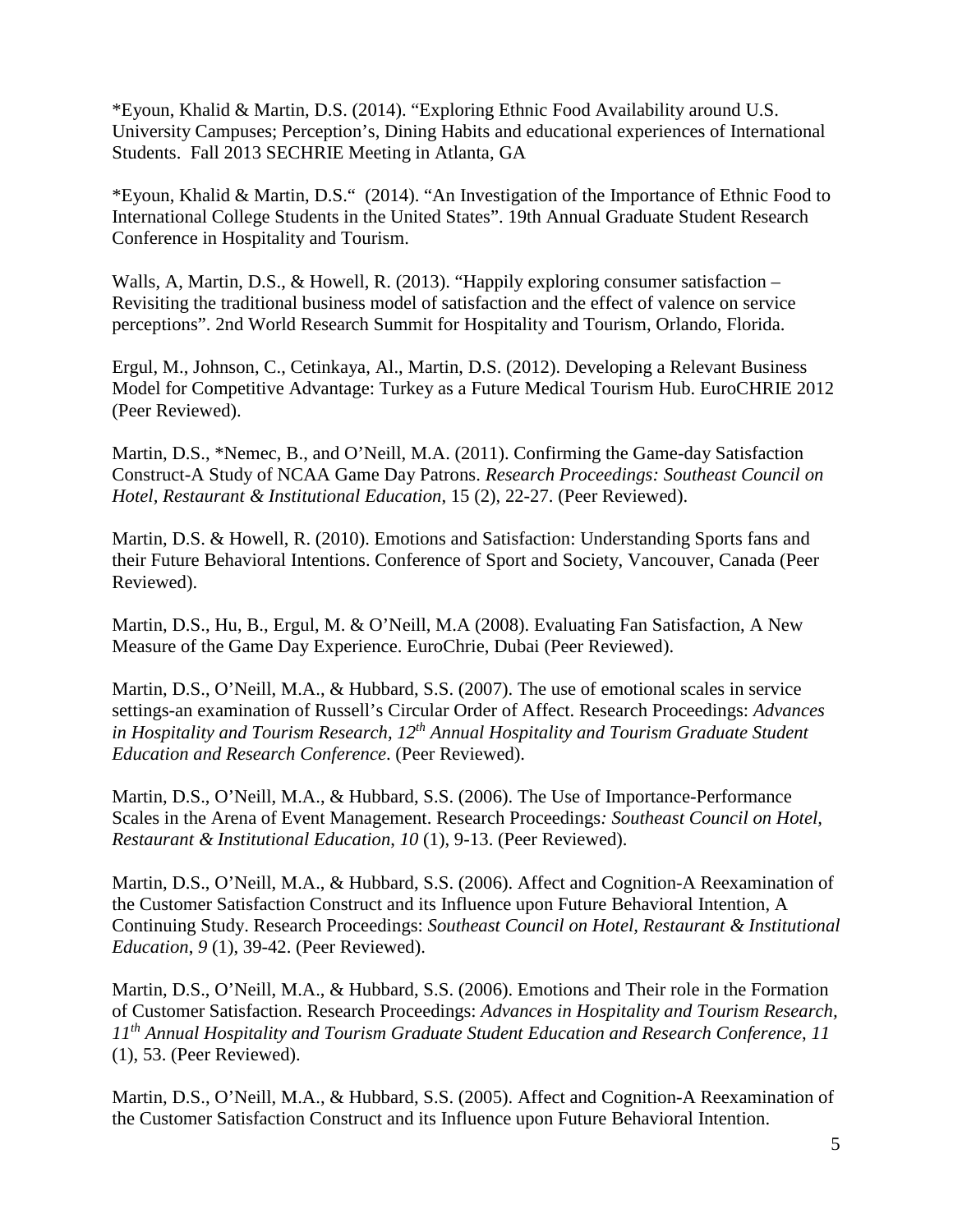Research Proceedings*: Spring Southeast Council on Hotel, Restaurant, and Institutional Education*, *8* (2), 26-28. (Peer Reviewed).

Martin, D.S., & O'Neill, M.A. (2005). Exploring the Effect of Emotion on Time-Elapsed Consumer Perceptions of Service Quality-A Reexamination of the Satisfaction Construct. Research Proceedings: *Advances in Hospitality and Tourism Research, 10th Annual Hospitality and Tourism Graduate Student Education and Research Conference*, *10* (1), 31. (Peer Reviewed).

#### **Professional Presentations**

Martin, D.S., \*Townsend, K., & Desphande, G. (2018) "Is College Football Its Own Worst Enemy? Using F-MRI Technology to Examine the Desensitization of College Football Fans to on-Field Violence". Spring 2018 SECHRIE Meeting in Knoxville, TN.

Martin, D.S., \*Nemec, B., and O'Neill, M.A. (2011). Confirming the Game-day Satisfaction Construct-A Study of NCAA Game Day Patrons. Southeast Council on Hotel, Restaurant & Institutional Education, Tuskegee, AL.

Martin, D.S. & Howell, R. (2010). Emotions and Satisfaction: Understanding Sports fans and their Future Behavioral Intentions. Paper presented at The Conference of Sport and Society, Vancouver, Canada.

Martin, D.S. (2008). Evaluating Fan Satisfaction, A New Measure of the Game Day Experience. Paper presented at the EuroChrie Conference, Dubai.

Martin, D.S. (2007, January). The Use of Emotional Scales in Service Settings-an Examination of Russell's Circular Order of Affect. Paper presented at the 12<sup>th</sup> Annual Hospitality and Tourism Graduate Student Education and Research Conference, Houston, TX.

Martin, D.S. (2006, September). Affect and Cognition-A Reexamination of the Customer Satisfaction Construct and its Influence upon Future Behavioral Intention, a Continuing Study*.* Paper presented at the Fall Southeast CHRIE Conference, Atlanta, GA.

Martin, D.S. (2006, February). The Use of Importance-Performance Scales in the Arena of Event Management**.** Paper presented at the Spring Southeast CHRIE Conference, Atlanta, GA.

Martin, D.S. (2006, January). Emotions and Their role in the Formation of Customer Satisfaction. Paper presented at the 11<sup>th</sup> Annual Hospitality and Tourism Graduate Student Education and Research Conference, Seattle, WA.

Martin, D.S. (2005, September). Affect and Cognition-A Reexamination of the Customer Satisfaction Construct and its Influence Upon Future Behavioral Intention*.* Paper presented at the Fall Southeast CHRIE Meeting, Auburn, AL.

Martin, D.S. (2005, February). Exploring the Effect of Emotion on Time-Elapsed Consumer Perceptions of Service Quality-A Reexamination of the Satisfaction Construct. Paper presented at the Spring Southeast CHRIE Meeting, Atlanta, GA.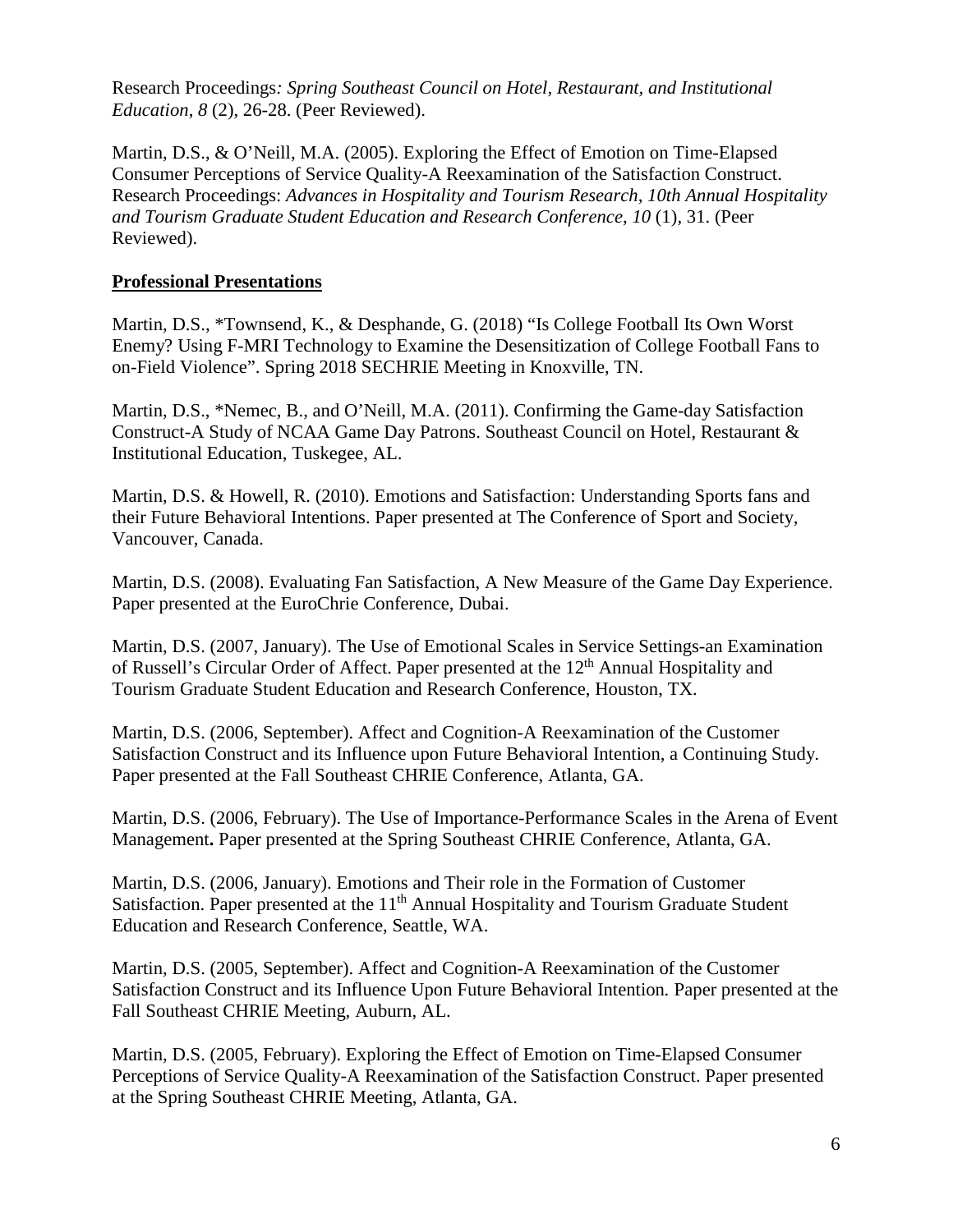Martin, D.S. (2005, January). Exploring the Effect of Emotion on Time-Elapsed Consumer Perceptions of Service Quality-A Reexamination of the Satisfaction Construct. Poster session presented at the 10<sup>th</sup> Annual Hospitality and Tourism Graduate Student Education and Research Conference, Myrtle Beach, SC.

#### **HONORS AND AWARDS**

- **a.** Associate Editor, *The Journal of Sports Management and Commercialization*, Volume 6, Issue 2, 2015.
- **b.** Scientific Advisory Board member for the 9th International Conference on Culinary Arts and Sciences, 2015.
- **c.** Editorial Advisory Board member for the *Research in Hospitality Management Journal*, 2014–present.
- **d.** Auburn University Student Government Association Outstanding Faculty Member for the College of Human Sciences, 2014.
- **e.** Past president, the Southeast Federation of the Council on Hotel, Restaurant, and Institutional Education (CHRIE), 2014. Previous positions include president, 2013, vicepresident, 2012, and secretary, 2011.
- **f.** College of Human Sciences Camp War Eagle representative, Session 10, 2013.
- **g.** Certified Hospitality Educator since June 2012.
- **h.** Board of Directors for the Alabama Restaurant and Hospitality Alliance, member, 2011– 2015.

#### **Graduate Students Currently Serving**

Andrew Barnes (Ph.D) Chair Johnathan Floody (Master's-Non Thesis). **Thesis/Dissertations-Completed**

Stephan, John, 2017: Developing and Testing a Consumer Attributes Model to Measure the Effectiveness of Facility Naming Rights Sponsorships in a Professional Baseball Setting. (Chair).

Bardwell, Amy, 2017: Rural Tourism: An examination of the factors Influencing Revisit Intention to The Southeastern United States. (Chair)

Ghezzi, Sara, 2017: An Assessment of Food Safety Practice and Training of Food Truck Employees: Initiating a Specialized Food Safety Training Manual (Committee Member).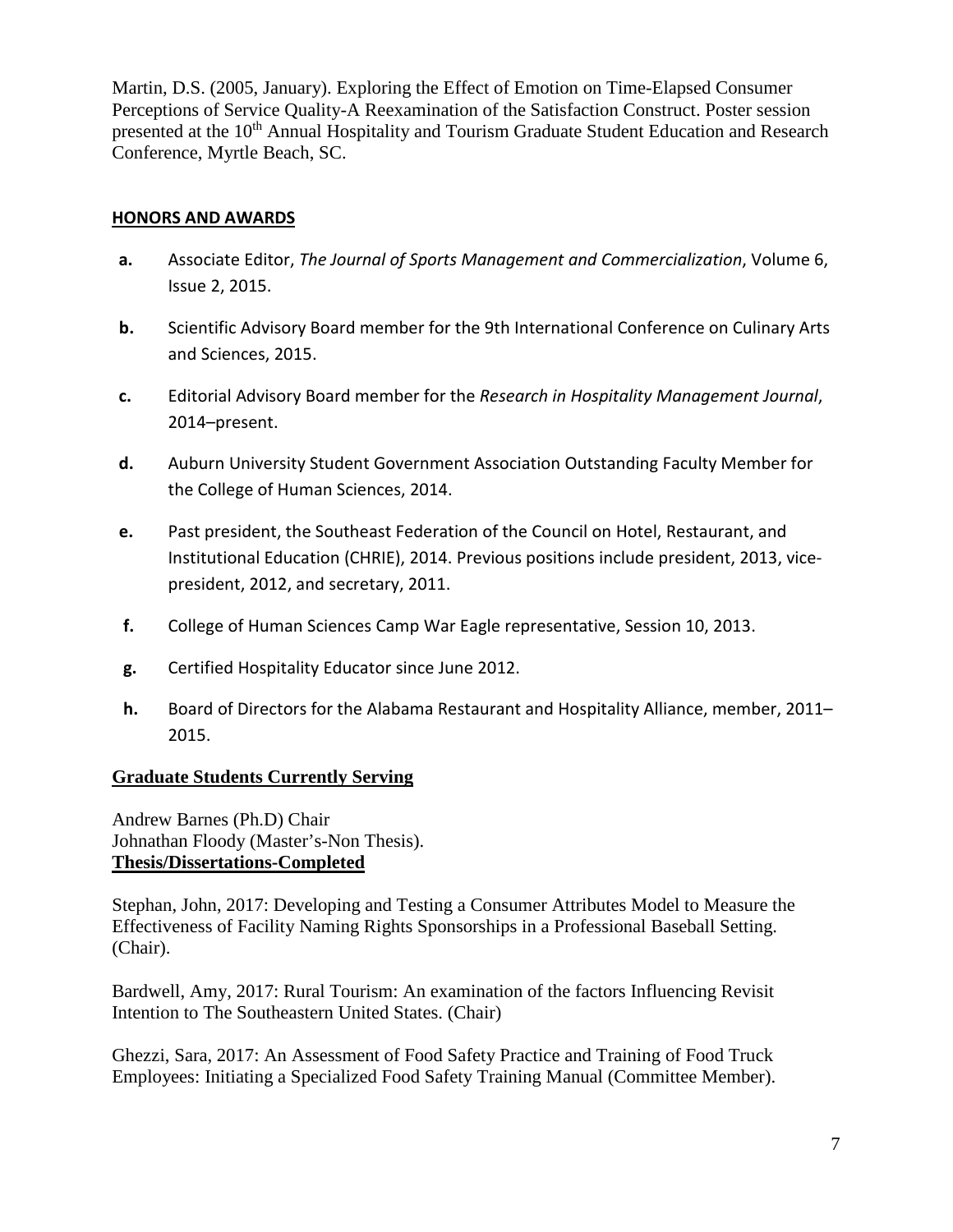Townsend, Kyle, 2016: An fmri Study of Cross Contamination Effects in Sports Marketing & Desensitization of Football Fans to Violence. (Chair)

Benjamin Nemec, 2011: Tailgating at Collegiate Sporting Events: Investigating its Effects on Satisfaction and Future Behavioral Intentions. (Chair).

Dillette, Alana, 2012: Volunteer Tourism Exploring the Perceptions of Bahamian Islanders and Student Volunteer Tourists (Committee Member).

Jessica Henry, 2012: Career Technical Education's Effect upon High School Students' Attendance: Focusing on Alabama Hospitality and Tourism Pathways. (Non-Thesis Research Project-Committee Member).

Tuo Sun, 2012: The Effect of Organizational Commitment on Word-of-Mouth Intentions in Recruitment in China (Committee Member).

Kate Kirby, 2012; A review of the Effects of Creatine Supplementation on muscle and Brain (Non-Thesis Research Project-Committee Member).

Yang Cao, 2011: Service Quality, Comparing Licensed and Franchised Units within the same Brand. (Committee Member).

Kyle Townsend, 2011: Identifying Critical Success Factors in Alabama Wine Tourism: A Case Study of the Providers. (Non-Thesis Research Project-Committee Member).

#### **Service**

| Member, 2017-Present                   | <b>Teaching Effectiveness Committee</b> |
|----------------------------------------|-----------------------------------------|
| Chair, 2010-Present                    | <b>ACPHA Accreditation Committee</b>    |
| Member, 2014-2017                      | Undergraduate Curriculum Committee      |
| Member-Board of Directors<br>2011-2014 | Alabama Restaurant Association          |
| Faculty Representative 2011 & 2018     | Governors' Conference on Tourism        |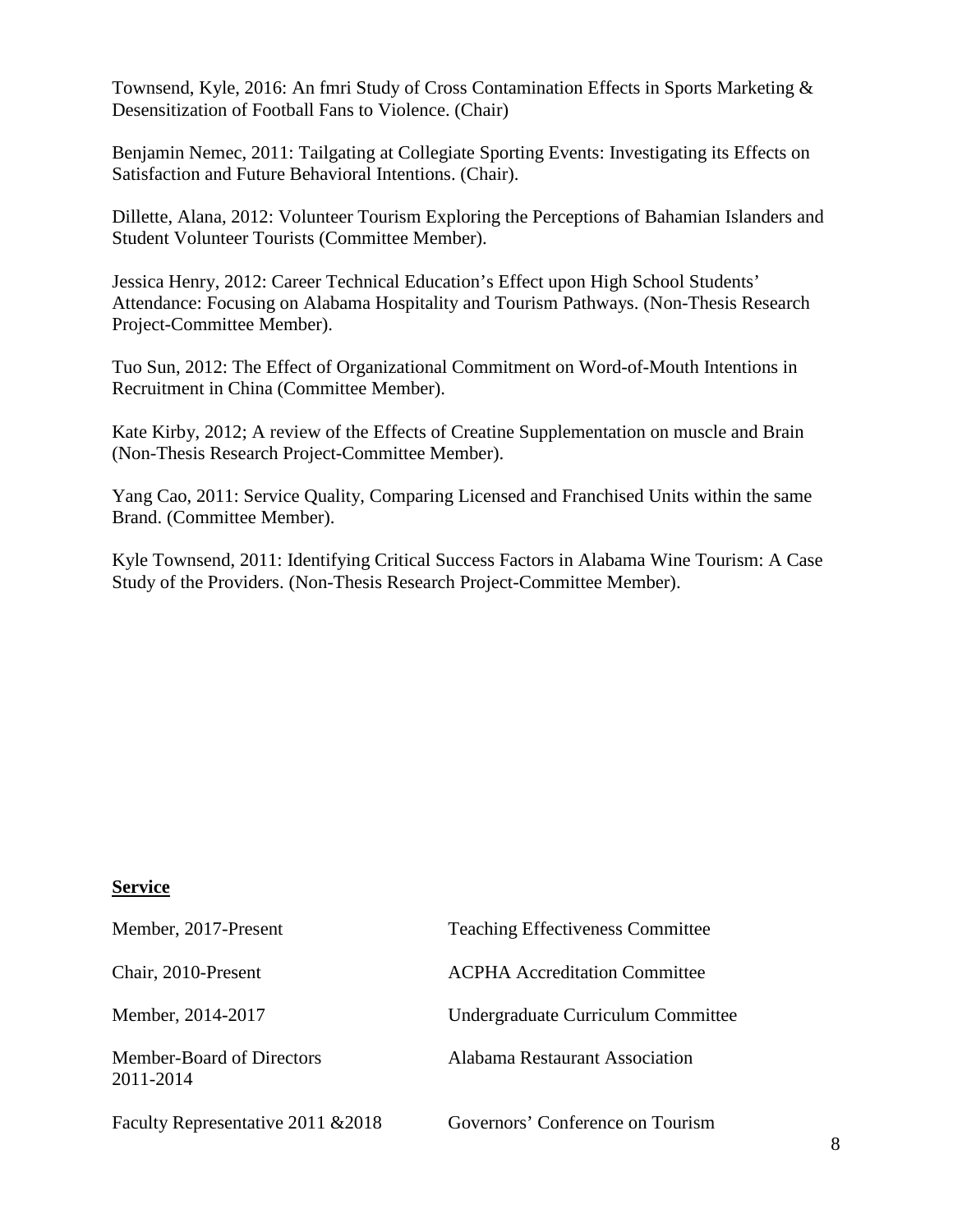| Chair, 2012-2013                              | <b>Faculty Search Committee (HRMT)</b>               |
|-----------------------------------------------|------------------------------------------------------|
| Member, 2011-2012                             | <b>Faculty Search Committee (Extension Services)</b> |
| Chair, 2011-2012                              | <b>Faculty Search Committee (HRMT)</b>               |
| Member, 2010-2011                             | Faculty Search Committee (HRMT)                      |
| Member, 2011-2012                             | <b>Graduate Conference Planning Committee</b>        |
| Chair, 2011-Present                           | HOSP Career and Internship Fair                      |
| Member, 2010-Present                          | <b>Scholarship Selection Committee</b>               |
| Advisor, 2010-2013                            | National Society of Minorities in Hospitality        |
| Member, 2013-2016                             | Undergraduate Curriculum Committee                   |
| <b>Faculty Representative</b><br>2010-present | Certified Specialist of Wine Educational Trip        |

# **Professional Associations**

International Council for Hotel, Restaurant, Institutional Education (I-CHRIE).

## **Professional Experience**

| August 2006-August 2007 | <b>Research Assistant, Hotel and Restaurant Management</b><br>Program, Auburn University.                                                                                                                                                                                                                                                                                                              |  |
|-------------------------|--------------------------------------------------------------------------------------------------------------------------------------------------------------------------------------------------------------------------------------------------------------------------------------------------------------------------------------------------------------------------------------------------------|--|
|                         | Conducted quantitative data gathering through observation and<br>employee interviews. Developed and delivered a multi-site<br>employee training program with a focus on customer service,<br>service recovery, service systems, and service delivery.                                                                                                                                                  |  |
|                         | Re-wrote the standard operating procedures for the Alabama State<br>Parks System in order to update and implement a usable set of<br>operating procedures for the state parks. Research methods<br>included interviews, on-site observations and correspondence with<br>managers and employees. Emphasis was on front desk operations,<br>restaurant management, customer service and human resources. |  |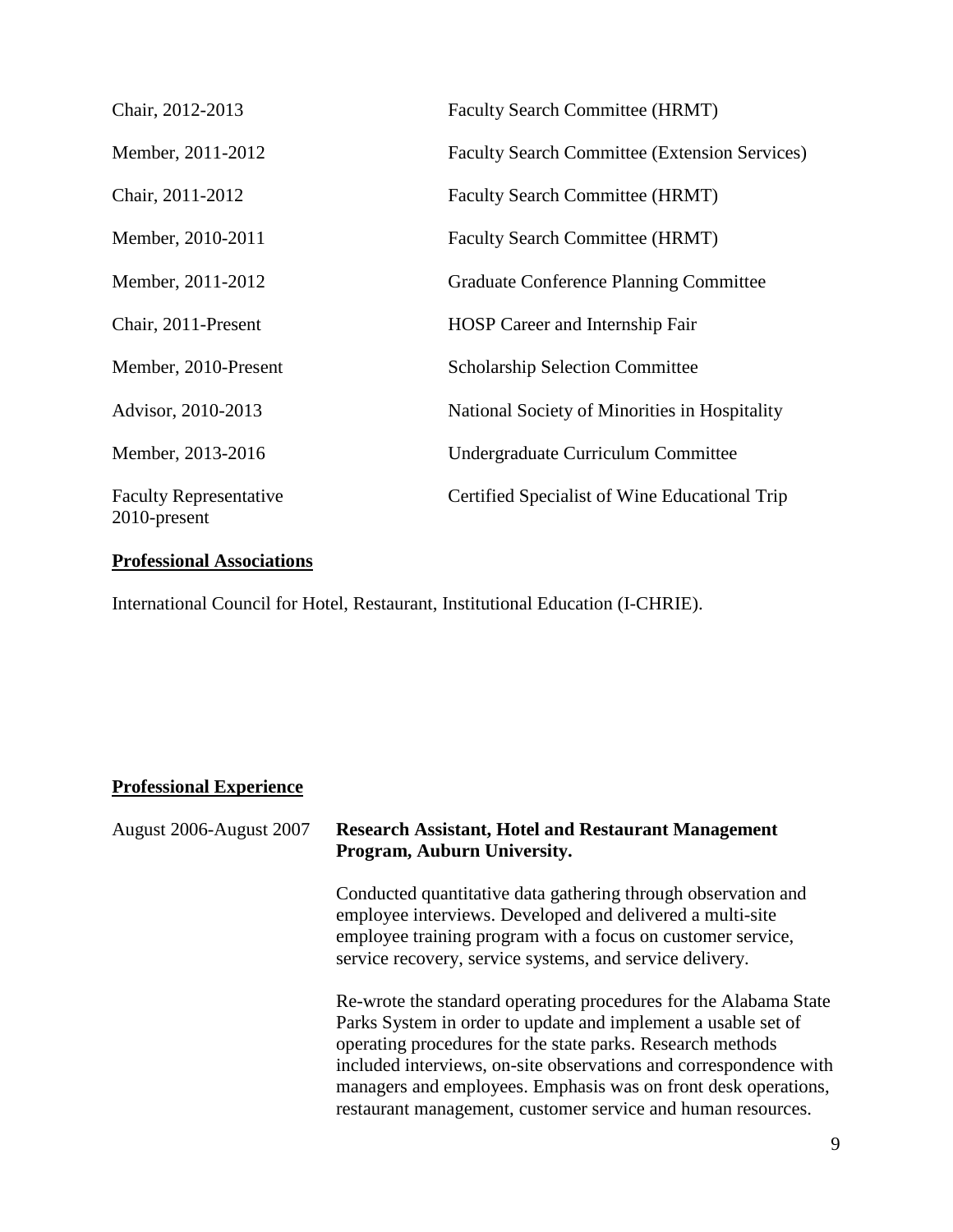| <b>August 2005-May 2006</b> | <b>Research Assistant, Hotel and Restaurant Management</b><br>Program, Auburn University.                                                                                                                                                                                                                                                                                                            |  |
|-----------------------------|------------------------------------------------------------------------------------------------------------------------------------------------------------------------------------------------------------------------------------------------------------------------------------------------------------------------------------------------------------------------------------------------------|--|
|                             | Developed an employee satisfaction survey, conducted statistical<br>analysis and prepared final reporting for a longitudinal study. The<br>purpose of the study was to measure employee satisfaction with<br>on-site dining facilities.                                                                                                                                                              |  |
| January-June 2006           | <b>Teaching Assistant, Summer Abroad Travel Program, Hotel</b><br>and Restaurant Management Program, Auburn University.                                                                                                                                                                                                                                                                              |  |
|                             | Assisted with classroom and planning activities surrounding a 28<br>day backpacking trip across Central Europe. Duties included<br>advising students, grading assignments, and assisting the professor<br>of record with maintaining the budget and itinerary.                                                                                                                                       |  |
| <b>August 2005-May 2006</b> | <b>Teaching Assistant, Hotel and Restaurant Management</b><br>Program, Auburn University.                                                                                                                                                                                                                                                                                                            |  |
|                             | Led lab and classroom instruction, maintained inventory for a<br>commercial grade kitchen, corresponded with industry<br>professionals and assisted with student certifications for safe food<br>handling.                                                                                                                                                                                           |  |
| August-November 2005        | <b>Supervised Teaching, Hotel and Restaurant Management</b><br>Program, Auburn University.                                                                                                                                                                                                                                                                                                           |  |
|                             | Lectured advanced students in hotel and restaurant management in<br>the areas of quality award systems, benchmarking, service<br>recovery and employee satisfaction.                                                                                                                                                                                                                                 |  |
| November 2002-May 2003      | Director, Front Office Operations, the Wynfrey Hotel,<br>Birmingham, AL.                                                                                                                                                                                                                                                                                                                             |  |
|                             | Led the following departments: front desk, PBX, bell-stand,<br>transportation, concierge, and club level. Managed day to day<br>operations of all departments, developed training programs for<br>employees and managers, implemented and oversaw a new<br>computer system, reviewed all hiring and firing for each<br>department and assisted the rooms division manager with on-going<br>projects. |  |
| May -November 2002          | <b>Assistant Front Office Manager, The Eldorado Hotel, Santa</b><br>Fe, NM.                                                                                                                                                                                                                                                                                                                          |  |
|                             | Assisted the front office manager with the day-to-day operations of<br>the front desk. Additional duties included interviewing potential                                                                                                                                                                                                                                                             |  |